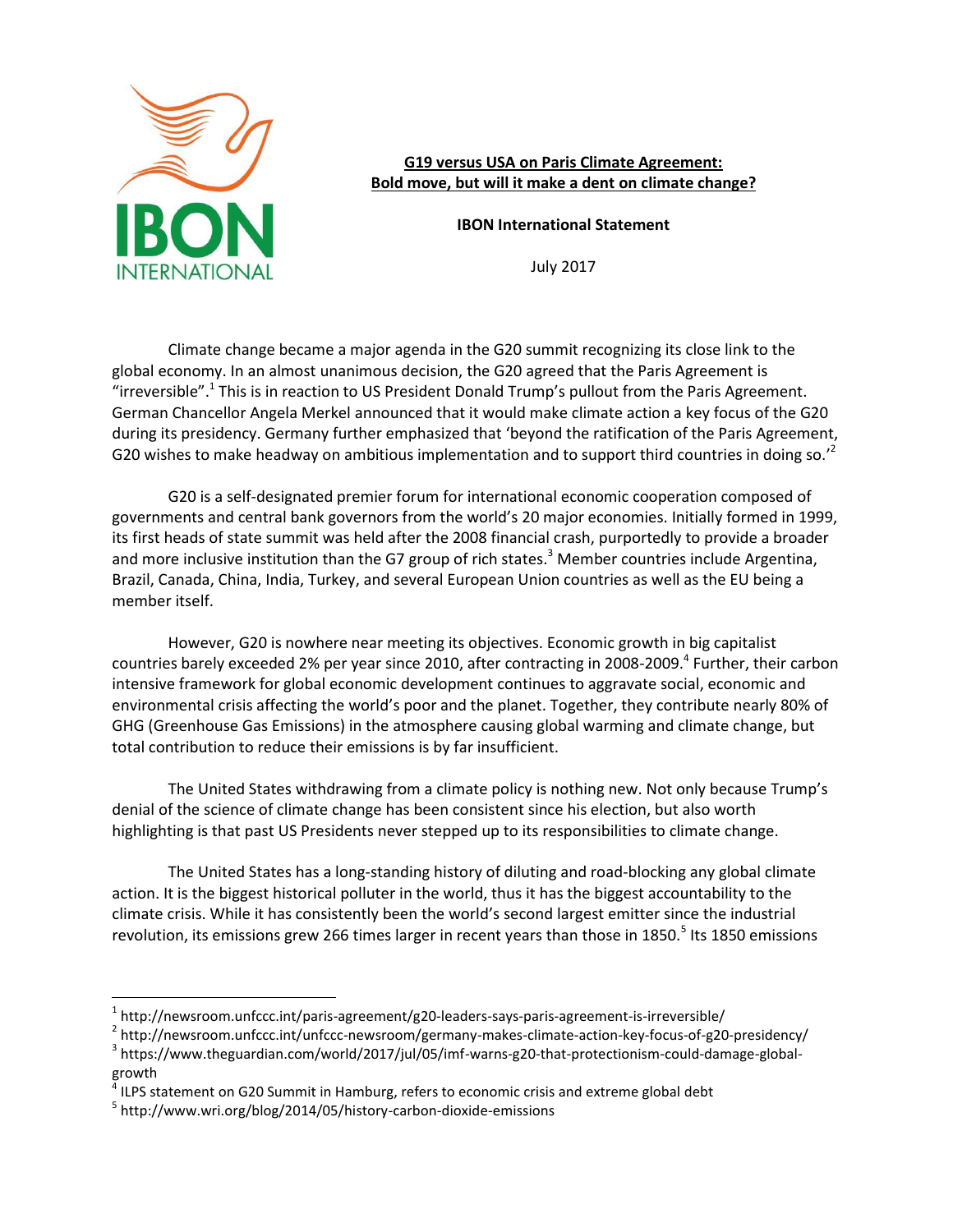were at 19.79 MtCO2 and swelled to 5,256.99 MtCO2 in 2011. Despite Barak Obama's signature for the Paris Agreement, its actual pledge was only a fifth of its fair share.<sup>6</sup>

The United States also showed no interest to the previous climate agreement, the Kyoto Protocol.<sup>7</sup> Before George W. Bush withdrew from the Kyoto Protocol, the United States ensured exemptions from emission limits on bunker fuels and all military operations worldwide—including war.

While not being talked about in any climate negotiations, the US military operations consume fossil fuels beyond compare to any other institutional and per capita consumption in the world. Its projected full cost of the Iraq war is estimated to cover "all of the global investments in renewable power generation" needed between now and 2030 to reverse global warming trends.<sup>8</sup> Yet it remained untouchable to any national or international body, including the Paris Agreement.

The US withdrawal from the Paris Climate Agreement will take effect only after 3 years. This means that the US could withdraw from the implementation, but it is still part of the negotiations within the three-year withdrawal period.

There has not been an international climate deal that addresses the scale of the climate crisis, with the Paris Agreement far from reaching what science and justice demands. The fact that mitigation becomes voluntary in nature dilutes the accountability of top polluters, making the climate deal nothing more than barest compliance.

The world is hardly reaching the goal of keeping temperatures below 2°C, much less 1.5°C, above pre-industrial levels. Current pledges to reduce emissions are leading up to a catastrophic 3-6 degrees warming, while mechanisms to finance adaptation remain subject to debate.

An international climate framework in addressing a truly global problem is necessary. And it will only be meaningful if it is rooted from social justice, people's sovereignty, respect to environment, and accountability. It should comprehensively and rigorously address the climate crisis through upholding a differentiated and equitable effort to achieve deep, rapid, and sustained emissions reduction to stabilize CO2 concentrations to well below 1.5 degree Celsius. It must also ensure reparation of Southern countries and the poor by Northern states, transnational corporations (TNCs), and Northern controlled institutions to redress historical injustices associated with climate change.

Further, high-level negotiations must center the conversation on peoples' resilience and development to uplift their democratic rights, rather than strengthening corporations to continue extracting profit and exerting control over peoples' lands, water, energy, technology, among others.

For peoples at the frontline of climate change, the fight is already beyond the existing framework of the international climate agreement. This reemphasizes that the needed struggle for ecologically sustainable, socially just, and people-centered solutions for climate change will only be in our grip if we strengthen the groundwork of peoples' movements that will hold governments

 $\overline{a}$ 

<sup>&</sup>lt;sup>6</sup> https://www.oxfam.org/sites/www.oxfam.org/files/file\_attachments/ib-civil-society-review-climate-indcs-191015-en\_2.pdf

 $^7$  https://www.theguardian.com/environment/2001/mar/29/globalwarming.usnews

<sup>8</sup> http://www.truth-out.org/news/item/3181:the-military-assault-on-global-climate